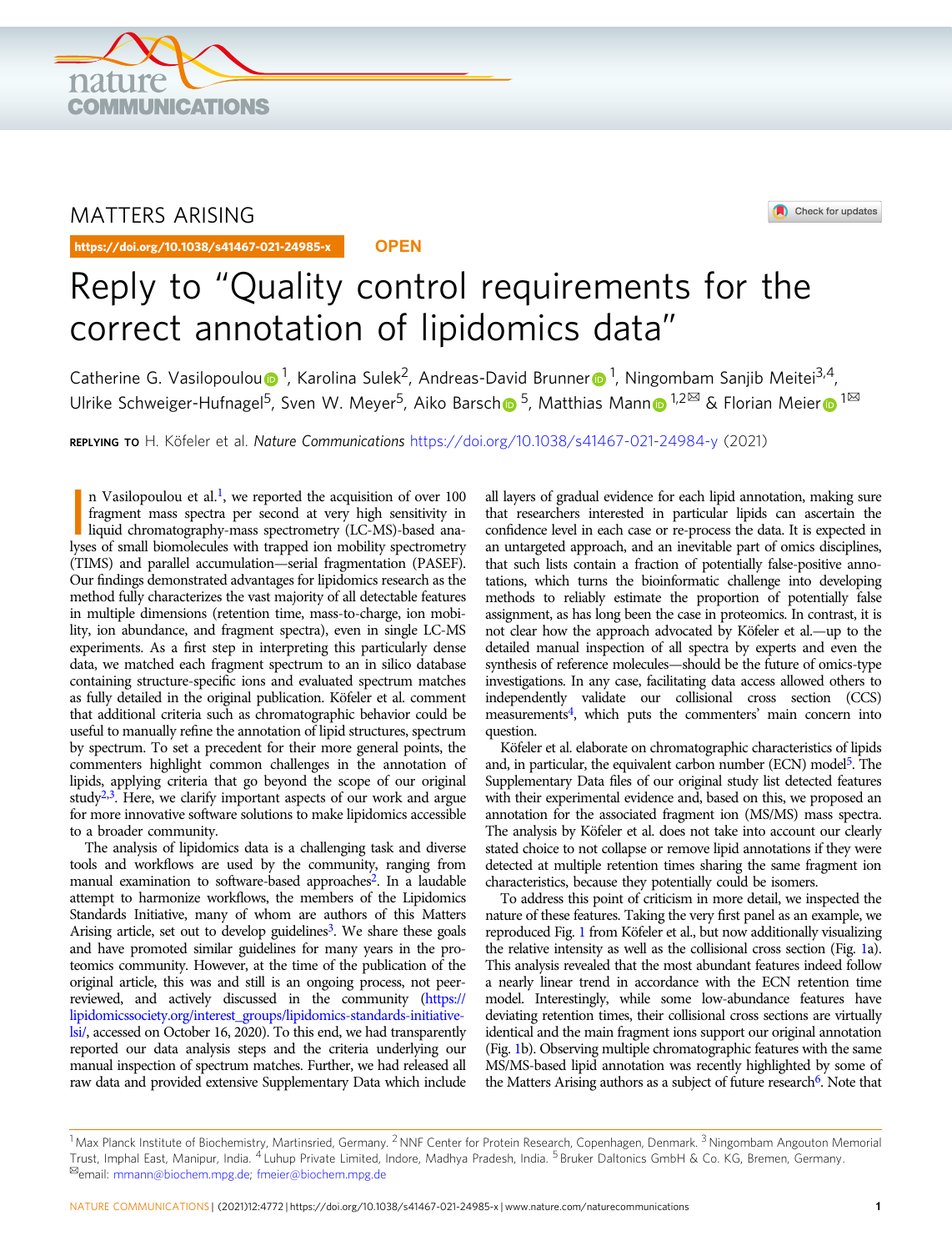<span id="page-1-0"></span>

Fig. 1 Retention time analysis of triacylglycerols (TGs) with 0 double bonds. a Retention time versus the number of fatty acyl carbons. Dot size indicates the relative ion intensity and dot color visualizes the collisional cross section (CCS). **b** Experimental MS/MS spectra of the three features highlighted in panel a supporting the annotation of TG14:0\_14:0\_16:0.

this effect could be even more pronounced with nanoflow chromatography (as used in our original study) due to its very high sensitivity. Some of these features might be biologically relevant and others technical artefacts, but we think it is valuable to acquire such data in the first place and hence we kept these annotations in the context of our technology-focused study. This does not imply that all of these features are true isomers, in particular if their number exceeds the number of biologically expected or possible isomers as in the example in Fig. 1 and as Köfeler et al. pointed out for 21 annotated spectra. In contrast to the commenters' take, we think this highlights the power of PASEF to acquire informative MS/MS spectra, even for the least abundant features.

We certainly agree that the retention time is valuable information and can hint at potentially false-positive hits such as in-source fragments commonly observed in lipidomics. The putative lateeluting diacylglycerol is such an example. In practice, several strategies have been proposed to consider retention time information in the annotation step<sup>[5](#page-2-0),[7](#page-2-0)–[10](#page-2-0)</sup>, yet there is no consensus in the literature on which model should be used and examples of lipid annotations that do not strictly follow the ECN model are frequently encountered, even in studies published by some of the Matters Arising authors (Supplementary Fig. 1). Here, we chose two readily applicable strategies based on lipid subclass-specific elution windows that scale to large datasets. Depending on the parameters and which model is chosen, we found that 90–95% of our lipid annotations fall into "allowed" retention time ranges (Supplementary Fig. 2).

Köfeler et al. raise concerns regarding certain lipid subclasses, which are partially redundant and apply to only a minor fraction of our plasma dataset. Due to the brevity of this format, we address their more specific points in Supplementary Note 1. We note that some are simple misunderstandings. For example, we did not annotate the sphingomyelin "SM d16:1\_25:0", but used the recommended shorthand notation SM d41:1 in the manually annotated 'lipid name' column. The annotation "SM d16:1\_25:0" is only shown in the "LSI ID" column, which contains the raw software output and was the underlying reason for this misunderstanding. Similarly, the mass overlap of phosphatidylcholine (PC) and SM isotopes is not a plausible source of error because we annotated the lipid spectra after four-dimensional feature detection and monoisotopic mass determination, and with a precursor mass tolerance of 5 ppm. Quite on the contrary, we think PCs and SMs showcase the added value of the ion mobility dimension, as they cluster separately in this space (Fig. [2](#page-2-0)) and with PASEF, distinct MS/ MS spectra are acquired for mobility-resolved precursors.

With regards to ion mobility, it is interesting to compare CCS values of different molecular adducts. We thank Köfeler et al. for pointing out chemically implausible annotations of two diacyl phosphatidylinositols and 30 acetate adducts. However, we disagree that molecular adducts other than the expected dominant form should be disregarded per se and note that they are fre-quently reported in the literature<sup>[2](#page-2-0)</sup>.

The Matters Arising article further refers to details of spectral annotations. Akin to metabolomics, informatics approaches in lipidomics typically employ (in silico) spectral libraries<sup>[11](#page-2-0)</sup>. The manual inspection by Köfeler et al. highlighted current limitations of this approach, including the overly detailed annotation of sterols (which we only referred to as "cholesterol and derivates" for this reason) or the annotation of two chemically implausible fragments contained in the library. Rule-based decision-tree annotations are a promising alternative $12$ , and most recently developed software even combines both approaches<sup>13,14</sup>. However, rule sets are also not unequivocal, often instrumentdependent, and typically compiled from different sources. While we are now actively working in this direction, such tools were not available for PASEF data at the time and we aimed to contribute to their developments by making data easily accessible. In the original article, we manually inspected the software-based spectrum matches as described in the Methods section and discussed with the reviewers to their satisfaction (see Peer Review file in ref.  $\frac{1}{1}$ ). To clarify, in positive mode, we observed the head group fragment ( $m/z$  184.07) for 291/296 PCs and kept five additional annotations for which we observed the corresponding neutral loss of phosphocholine. Likewise, and contradicting Köfeler et al., we confirm that phosphatidylethanolamine (PE) and phosphatidylinositol (PI) species were identified based on their neutral losses (column P in Supplementary Data 2 of our original article<sup>1</sup>). In negative mode, we based our annotations on verifying fatty acyl fragments and accurate mass as explicitly stated in the Methods section. The comment by Köfeler et al. regarding characteristic fragment ions is thus not applicable.

As we had hoped, bioinformaticians are rapidly picking up on PASEF data and new tools are emerging for metabolomics and lipidomics<sup>[13](#page-2-0),[15](#page-2-0)</sup>. This includes MS-DIAL, which, amongst other things, scores CCS values and integrates decision-tree algorithms to increase the confidence in lipid annotations<sup>13</sup>. We now reprocessed our plasma raw data with the default parameters and collapsed the results to unique annotations on the species level (Supplementary Data 1). Reassuringly, this yielded 550 hits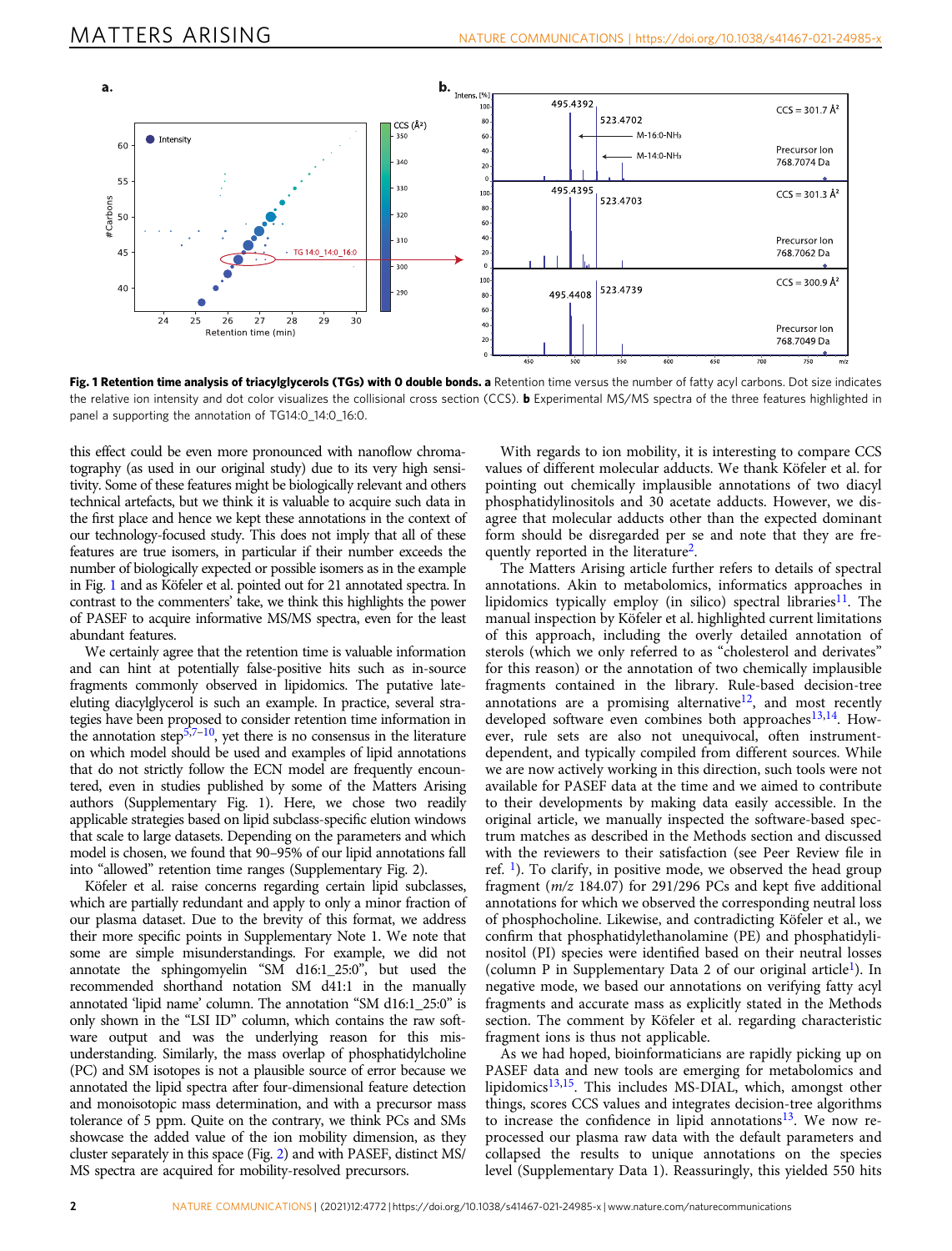<span id="page-2-0"></span>

Fig. 2 Lipid detection in nanoflow LC-TIMS-MS experiments. Separation of features in a human plasma extract annotated as phosphatidylcholine (PC) and sphingomyelin (SM) lipids in m/z, retention time, and ion mobility dimensions. One outlier is not shown because its CCS value is out of bounds.

from positive and negative mode that passed the annotation criteria for CCS, precursor  $m/z$ , and MS/MS spectrum, with a similar lipid class distribution as in our initial report of 456 species-unique annotations (Supplementary Fig. 3). Note that these numbers are dwarfed by the close to 200,000 MS/MS spectra that can be acquired with PASEF in short gradients. Resolving the identity of all these unannotated features will be an exciting task for future research, which can only be tackled by combining the highest data quality with innovative bioinformatic approaches. Therefore, and based on the diversity of approaches to analyze lipidomics data evident from the work of ourselves, the commenters, and others, we could not agree more that data analysis remains a major bottleneck in lipidomics and that the community still has to establish widely accepted standards.

Reporting summary. Further information on research design is available in the Nature Research Reporting Summary linked to this article.

#### Data availability

The mass spectrometry raw data associated with the original article<sup>1</sup> are accessible via the Mass Spectrometry Interactive Virtual Environment (MassIVE) with the dataset identifier MSV000083858 [\[https://doi.org/10.25345/C51063](https://doi.org/10.25345/C51063)], and processed data are available as Supplementary Data with the original article. The result file from the MS-DIAL analysis underlying Supplementary Fig. 3 is provided in Supplementary Data 1.

Received: 20 October 2020; Accepted: 15 July 2021; Published online: 06 August 2021

#### **References**

- 1. Vasilopoulou, C. G. et al. Trapped ion mobility spectrometry and PASEF enable in-depth lipidomics from minimal sample amounts. Nat. Commun. 11, 331 (2020).
- 2. Bowden, J. A., Ulmer, C. Z., Jones, C. M., Koelmel, J. P. & Yost, R. A. NIST lipidomics workflow questionnaire: an assessment of community-wide methodologies and perspectives. Metabolomics 14, 53 (2018).
- 3. Liebisch, G. et al. Lipidomics needs more standardization. Nat. Metab. 1, 745–747 (2019).
- 4. Ross, D. H., Cho, J. H., Zhang, R., Hines, K. M. & Xu, L. LiPydomics: a Python package for comprehensive prediction of lipid collision cross sections and retention times and analysis of ion mobility-mass spectrometry-based lipidomics data. Anal. Chem. 92, 14967–14975 (2020).
- 5. Ovčačíková, M., Lísa, M., Cífková, E. & Holčapek, M. Retention behavior of lipids in reversed-phase ultrahigh-performance liquid chromatography–electrospray ionization mass spectrometry. J. Chromatogr. A 1450, 76–85 (2016).
- 6. Koelmel, J. P. et al. Lipid annotator: towards accurate annotation in nontargeted liquid chromatography high-resolution tandem mass spectrometry (LC-HRMS/MS) lipidomics using a rapid and user-friendly software. Metabolites 10, 101 (2020).
- 7. Aicheler, F. et al. Retention time prediction improves identification in nontargeted lipidomics approaches. Anal. Chem. 87, 7698–7704 (2015).
- 8. Contrepois, K. et al. Cross-platform comparison of untargeted and targeted lipidomics approaches on aging mouse plasma. Sci. Rep. 8, 17747 (2018).
- 9. Hutchins, P. D., Russell, J. D. & Coon, J. J. LipiDex: an integrated software package for high-confidence lipid identification. Cell Syst. 6, 621–625.e5 (2018).
- 10. Bonini, P., Kind, T., Tsugawa, H., Barupal, D. K. & Fiehn, O. Retip: retention time prediction for compound annotation in untargeted metabolomics. Anal. Chem. 92, 7515–7522 (2020).
- 11. Tsugawa, H., Ikeda, K. & Arita, M. The importance of bioinformatics for connecting data-driven lipidomics and biological insights. Biochim. Biophys. Acta—Mol. Cell Biol. Lipids 1862, 762–765 (2017).
- 12. Hartler, J. et al. Deciphering lipid structures based on platform-independent decision rules. Nat. Methods 14, 1171–1174 (2017).
- 13. Tsugawa, H. et al. A lipidome atlas in MS-DIAL 4. Nat. Biotechnol. 38, 1159–1163 (2020).
- 14. Chen, X., Yin, Y., Zhou, Z., Li, T. & Zhu, Z.-J. Development of a combined strategy for accurate lipid structural identification and quantification in ionmobility mass spectrometry based untargeted lipidomics. Anal. Chim. Acta 1136, 115–124 (2020).
- 15. Nothias, L.-F. et al. Feature-based molecular networking in the GNPS analysis environment. Nat. Methods 17, 905–908 (2020).

#### Acknowledgements

We acknowledge Dr. Korf at Bruker Daltonics in Bremen for insightful discussions on the data analysis.

#### Author contributions

C.G.V., K.S., A.B., N.S.M., U.S.H., S.M., A.B., M.M., and F.M. contributed to the data